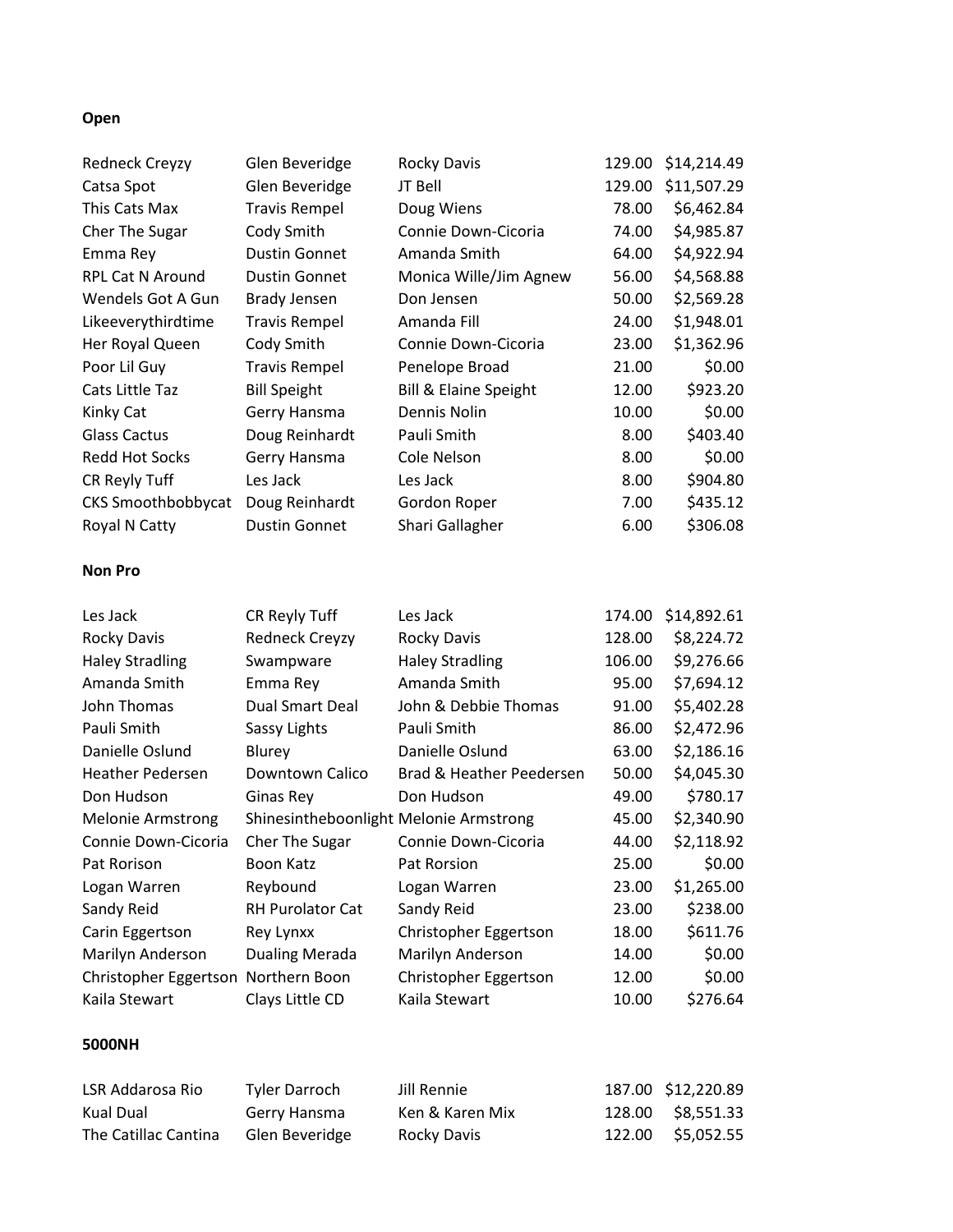| Spots Montana Doc          | <b>Denton Moffat</b>       | <b>Denton Moffat</b>           | 120.00 | \$7,500.15 |
|----------------------------|----------------------------|--------------------------------|--------|------------|
| Play N Possum              | Loren Christianson         | Lisa Christianson              | 97.00  | \$5,294.21 |
| Fancy A Drive              | Glen Beveridge             | <b>Hollingworth Farms</b>      | 84.00  | \$1,101.32 |
| RCR All Reddy A Cat        | Cody Smith                 | Amanda Lee                     | 74.00  | \$2,697.18 |
| A Bee CD E                 | Johnny Lukacs              | Johnny Lukacs                  | 71.00  | \$1,102.16 |
| Metallic Stylish Boy       | <b>Brent Stewart</b>       | <b>Meridith Simister</b>       | 64.00  | \$1,805.47 |
| Quite A Catty Lady         | <b>Keith Stewart</b>       | The Stampede Ranch             | 58.00  | \$1,117.60 |
| What Ifs                   | Johnny Lukacs              | Leslie Posein                  | 52.00  | \$3,510.76 |
| <b>One Million Reasons</b> | Doug Reinhardt             | Dustin & Kate Rusnak           | 52.00  | \$3,320.40 |
| Dirty Paws                 | <b>Dustin Gonnet</b>       | Chad & Lisa Eaton              | 50.00  | \$3,337.26 |
| Double My Brow             | Doug Reinhardt             | Olga Bungard                   | 48.00  | \$1,358.79 |
| Miss Playin RG             | Glen Beveridge             | Jewel Volts                    | 47.00  | \$5,163.21 |
| <b>Hick Check</b>          | Logan Mcullough            | <b>Trina Wiebe</b>             | 42.00  | \$896.42   |
| <b>Hydriving Pepto</b>     | <b>Dustin Gonnet</b>       | Scott Brady                    | 39.00  | \$1,103.40 |
| Barbykat                   | <b>Travis Rempel</b>       | Penelope Broad                 | 36.00  | \$1,328.99 |
| Metalhic Dual Rey          | <b>Michael Belof</b>       | Lloyd & Jan Turner             | 31.00  | \$1,136.40 |
| RH Pepto Driven            | Gerry Hansma               | <b>Colleen Pearse</b>          | 27.00  | \$989.61   |
| OU Style                   | <b>Bernie Schellenberg</b> | <b>Beldon Bison Ranch</b>      | 27.00  | \$826.00   |
| Cats Blonde Date           | Rod Thiessen               | <b>Frehlick Quarter Horses</b> | 26.00  | \$941.20   |
| Fat Cat Floyd              | <b>Brady Jensen</b>        | Don Jensen                     | 25.00  | \$0.00     |
| Majorettes Kitten          | <b>Brent Stewart</b>       | Pat Switzer                    | 24.00  | \$425.06   |
| lil Metallic Pistol        | John Murphy                | <b>Bailey Quarter Horses</b>   | 23.00  | \$0.00     |
| <b>Hottest Cat in Town</b> | Glen Beveridge             | Danielle Oslund                | 23.00  | \$1,022.21 |
| Rikki Bobbi                | <b>Tyler Darroch</b>       | <b>Graham White</b>            | 21.00  | \$368.40   |
| Emmy Be Tough              | Cody Smith                 | Ron Mathison                   | 19.00  | \$69.80    |
| Metallic Thundercat        | John Murphy                | <b>Bailey Quarter Horses</b>   | 19.00  | \$630.99   |
| Bet Hesa San Lena          | <b>Denton Moffat</b>       | <b>Denton Moffat</b>           | 17.00  | \$0.00     |
| Hesa Catty Metalic         | <b>Bill Speight</b>        | Bill & Elaine Speight          | 17.00  | \$440.14   |
| Caught A Whiskey           | <b>Bernie Schellenberg</b> | <b>Beldon Bison Ranch</b>      | 17.00  | \$0.00     |
| <b>CR Tuff Timber</b>      | Loren Christianson         | Ken Zender                     | 17.00  | \$439.10   |
|                            |                            |                                |        |            |

## **\$5000NHNP**

| Holliwood              | <b>Matthew Anderson</b> | <b>Matthew Anderson</b>     | 242.00 | \$23,270.42 |
|------------------------|-------------------------|-----------------------------|--------|-------------|
| RH Purolator Cat       | Sandy Reid              | <b>Reid Equity Ventures</b> | 230.00 | \$15,969.95 |
| Bet Hesa Lena          | Kaila Stewart           | Kaila Stewart               | 99.00  | \$5,351.94  |
| WS I CD Cat            | Carl Gerwien            | <b>Willow Spring Ranch</b>  | 99.00  | \$3,314.58  |
| Her Royal Queen        | <b>Rocky Davis</b>      | Rocky Davis                 | 61.00  | \$3,440.46  |
| RH Metallic Ice        | Sandy Reid              | <b>Reid Equity Ventures</b> | 56.00  | \$799.18    |
| RH Pepto Driven        | <b>Brian Pearse</b>     | <b>Colleen Pearse</b>       | 51.00  | \$564.00    |
| <b>Shameless</b>       | John Thomas             | John & Debbie Thomas        | 46.00  | \$0.00      |
| Its Not A Swoosh       | Danielle Oslund         | Danielle Oslund             | 45.00  | \$485.60    |
| RCR All Reddy Cat      | Amanda Lee              | Amanda Lee                  | 34.00  | \$1,635.20  |
| <b>Hydriving Pepto</b> | Scott Brady             | Scott Brady                 | 32.00  | \$722.40    |
| Cats Farrari           | <b>Wyatt Benson</b>     | Sandero Ranch               | 23.00  | \$336.00    |
| Very Reytro            | Sandi Robinson          | Sandi Robinson              | 22.00  | \$279.40    |
| Cy Runaround Sue       | Les Jack                | Les Jack                    | 19.00  | \$1,881.96  |
|                        |                         |                             |        |             |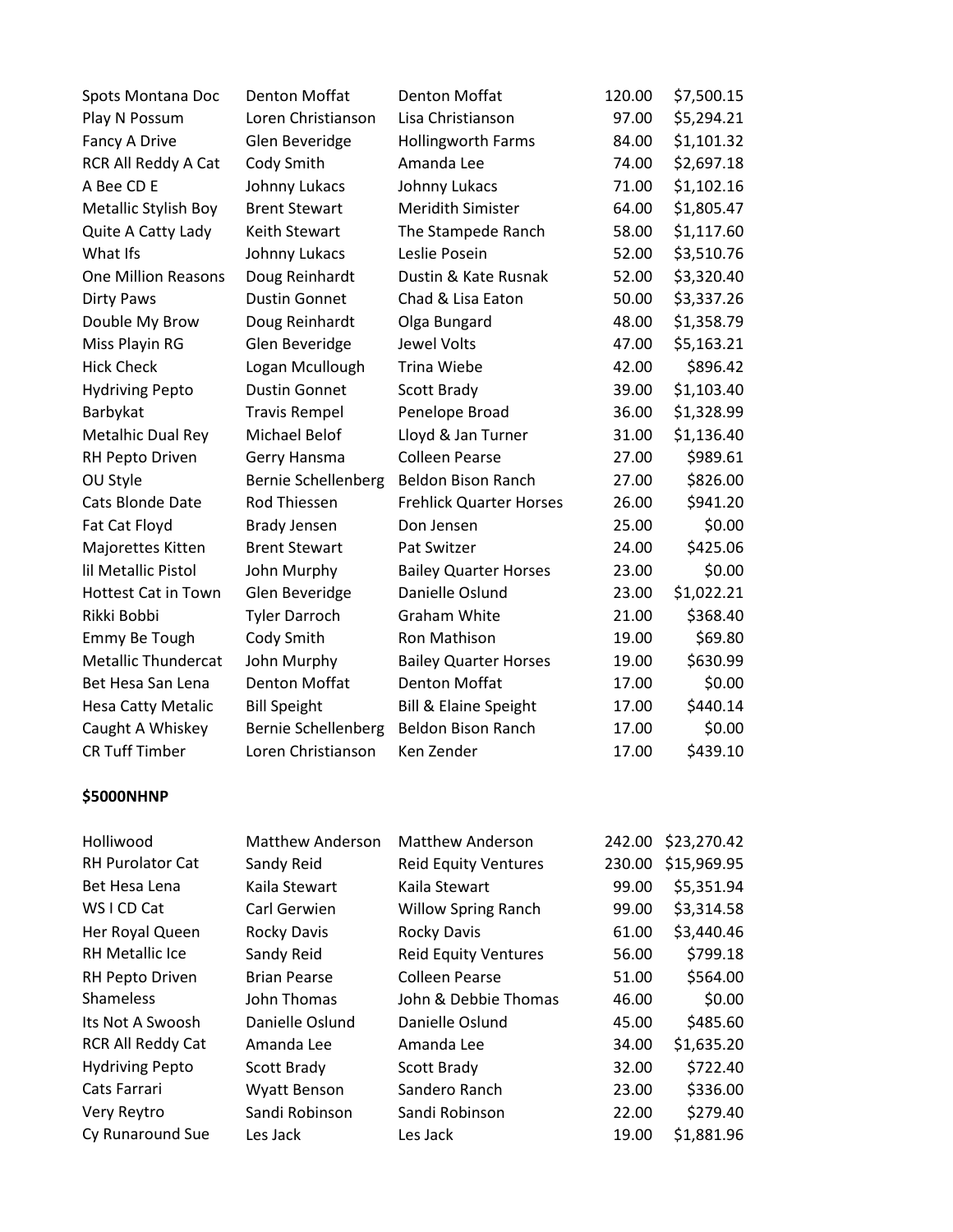| <b>BSF Short Curls</b>     | Tonya Lowen       | Tonya Lowen              | 19.00 | \$761.64   |
|----------------------------|-------------------|--------------------------|-------|------------|
| <b>Brown Sugar</b>         | Thomas Thorlakson | Micaela Thorlakson       | 17.00 | \$1,033.20 |
| CR Reyly Tuff              | Les Jack          | Les Jack                 | 15.00 | \$369.40   |
| Kual Dual                  | Ken Mix           | Ken & Karen Mix          | 13.00 | \$461.63   |
| <b>One Million Reasons</b> | Kate Rusnak       | Dustin & Kate Rusnak     | 12.00 | \$314.10   |
| Lou Rev                    | Thomas Thorlakson | Tom & Micaela Thorlakson | 12.00 | \$0.00     |

### **\$25 000 Novice Horse**

| Cody Smith           | Connie Down-Cicoria                       | 188.00 | \$17,569.76 |
|----------------------|-------------------------------------------|--------|-------------|
| <b>Travis Rempel</b> | James Mann                                | 99.00  | \$7,941.38  |
|                      | Carol Bailey                              | 98.00  | \$8,105.26  |
| Glen Beveridge       | <b>Rocky Davis</b>                        | 78.00  | \$6,805.87  |
| Gerry Hansma         | Barbara Stewart                           | 61.00  | \$4,687.56  |
| <b>Travis Rempel</b> | <b>Nephrite Holdings</b>                  | 56.00  | \$1,447.55  |
| <b>Brent Stewart</b> | <b>Meridith Simister</b>                  | 53.00  | \$2,672.65  |
| Gerry Hansma         | <b>Colleen Pearse</b>                     | 32.00  | \$906.20    |
| Loren Christianson   | <b>Horst Gardner</b>                      | 23.00  | \$663.06    |
| Loren Christianson   | Ken Zender                                | 20.00  | \$396.00    |
| <b>Dustin Gonnet</b> | <b>Sherrick Holdings</b>                  | 19.00  | \$451.20    |
| Rod Thiessen         | <b>Frehlick Quarter Horses</b>            | 12.00  | \$901.00    |
| Glen Beveridge       | <b>Brian Pearse</b>                       | 11.00  | \$0.00      |
| Johnny Lukacs        | Leslie Posein                             | 10.00  | \$160.40    |
| Johnny Lukacs        | Leslie Posein                             | 10.00  | \$0.00      |
| Gerry Hansma         | Louisa Murch-White                        | 9.00   | \$0.00      |
| Cody Smith           | Ron Mathison                              | 9.00   | \$280.80    |
| Michael Belof        | Monica Denys                              | 8.00   | \$225.00    |
| Glen Beveridge       | <b>Jewel Volts</b>                        | 8.00   | \$280.80    |
| John Murphy          | <b>Bailey Quarter Horses</b>              | 7.00   | \$463.32    |
| Doug Reinhardt       | <b>Shelley Travis</b>                     | 6.00   | \$0.00      |
| Loren Christianson   | Paul Lemieux                              | 6.00   | \$0.00      |
| Doug Reinhardt       | Gordon Roper                              | 6.00   | \$0.00      |
| <b>Brent Stewart</b> | <b>Brent Stewart</b>                      | 6.00   | \$0.00      |
| Glen Beveridge       | <b>Hollingworth Farms</b>                 | 5.00   | \$0.00      |
| <b>Dustin Gonnet</b> | Scott Brady                               | 5.00   | \$0.00      |
| <b>Gary Hughes</b>   | Mindy May Jenkins                         | 5.00   | \$0.00      |
| <b>Travis Rempel</b> | Tom Thorlakson                            | 3.00   | \$0.00      |
| <b>Travis Rempel</b> | Lois Clough                               | 3.00   | \$0.00      |
| Doug Reinhardt       | <b>Shelley Travis</b>                     | 3.00   | \$0.00      |
| <b>Tyler Darroch</b> | Nicole Darroch                            | 2.00   | \$0.00      |
| Glen Beveridge       | Danielle Oslund                           | 1.00   | \$0.00      |
| Cory Zimmer          | Cory Zimmer                               | 1.00   | \$0.00      |
|                      |                                           |        |             |
|                      | <b>Olenasdualy Boonsmal Dustin Gonnet</b> |        |             |

| Smart Instantly | <b>Binky Moffat</b> | <b>Binky Moffat</b> | 189.00 \$10,283.61 |
|-----------------|---------------------|---------------------|--------------------|
| Nitarey Cline   | Rocky Davis         | Rocky Davis         | 179.00 \$8,604.13  |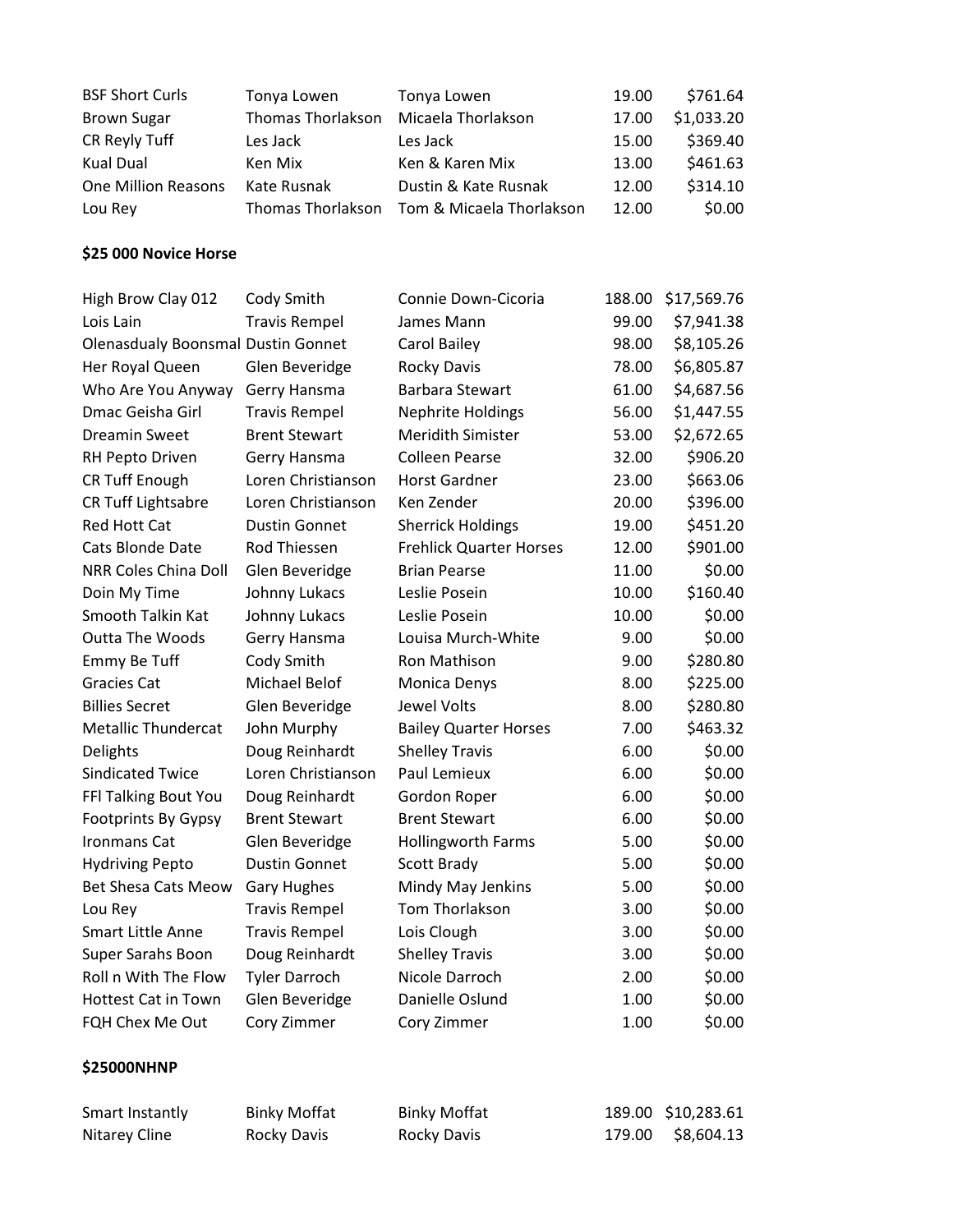| John E Boon                              | Doug Vanee               | Doug Vanee                                | 175.00 | \$10,628.01 |
|------------------------------------------|--------------------------|-------------------------------------------|--------|-------------|
| Catsonova                                |                          | michelle Vandenbrink Michelle VanDenBrink | 133.00 | \$5,526.26  |
| Drive This                               | <b>Catherine Taggart</b> | <b>Cathrine Taggert</b>                   | 124.00 | \$5,596.84  |
| Shinesintheboonlight                     | <b>Melinie Armstrong</b> | <b>Charles Armstrong</b>                  | 88.00  | \$7,654.64  |
| Metallic Player                          | Sydney Brown             | Sydney Brown                              | 73.00  | \$925.85    |
| <b>Glass Cactus</b>                      | Thomas Thorlakson        | <b>Thomas Thorlakson</b>                  | 69.00  | \$3,107.71  |
| Peptos Best Jewel                        | Jan Daley                | Mark & Jan Daley                          | 62.00  | \$1,263.09  |
| <b>Olenasdualy Boonsmal Carol Bailey</b> |                          | Carol Bailey                              | 53.00  | \$3,335.42  |
| <b>Stray Reys</b>                        | John Martin              | John Martin                               | 50.00  | \$1,391.43  |
| O Gracious Me                            | Grant Aykroyd            | Grant & Gale Aykroyd                      | 34.00  | \$967.87    |
| Onahottinroof                            | <b>Guy Matheson</b>      | <b>Guy Matheson</b>                       | 33.00  | \$0.00      |
| Smart Anna Doc                           | Dwight Fisher            | Dwight Fisher                             | 33.00  | \$1,333.03  |
| Imadazzlintaz                            | Erin Van Haastert        | Erin Van Haastert                         | 31.00  | \$1,043.24  |
| <b>NVR Reylena</b>                       | David Paton              | David Paton                               | 30.00  | \$456.20    |
| Augie Boon                               | Colleen Wallace          | Colleen Wallace                           | 28.00  | \$308.40    |
| Super Sarahs Boon                        | Welland Muri             | Welland Muri                              | 27.00  | \$1,024.00  |
| Cats Little Taz                          | <b>Elaine Speight</b>    | Bill & Elaine Speight                     | 25.00  | \$486.92    |
| DMAC Geisha Girl                         | Jan Ritter               | <b>Nephrite Holdings</b>                  | 25.00  | \$783.87    |

#### **SR Youth**

| Clays Little CD   | Kaila Stewart      | 77.00 | \$1,098.48 |
|-------------------|--------------------|-------|------------|
| Reyligous         | John Lukacs        | 67.00 | \$2,042.40 |
| Jackie Be Smart   | Robin Armbruster   | 37.00 | \$362.28   |
|                   |                    | 24.00 | \$645.84   |
| <b>Ritzt Cat</b>  | McKenna Omiecinski | 22.00 | \$73.60    |
| CR Reyly Tuff     | Les Jack           | 11.00 | \$0.00     |
| <b>April Reys</b> | Rebecca Gervin     | 9.00  | \$0.00     |
| Jane E Cat        | Jeanie Calver      | 9.00  | \$88.32    |
| Sweet Koko Cat    | Emma Stafford      | 9.00  | \$125.00   |
| CR Top Cat        | Lorne Hyvonen      | 1.00  | \$0.00     |
|                   |                    |       |            |

#### **JR Youth**

| Greta Wurtz              | Sweet Pepto Again         | Greta Wurtz              | 110.00 | \$3,013.37 |
|--------------------------|---------------------------|--------------------------|--------|------------|
| Brooklyn Beveridge       | Smart Dixie kzit          | Danielle Oslund          | 58.00  | \$947.60   |
| Avalene Van Haastret     | Cash Cat Merada           | Erin Van Haastert        | 40.00  | \$376.40   |
| Austyn Schapansky        | <i>Imadazzlintaz</i>      | Erin Van Haastert        | 32.00  | \$232.44   |
| Vidalia Van Haastert     | <b>TS Cupids Boonsmal</b> | Erin Van Haastert        | 16.00  | \$0.00     |
| <b>Tori Sawley</b>       | <b>STS Red Firecat</b>    | Erin Sawley              | 23.00  | \$70.00    |
| Charli Wurtz             | San Taris Dual Oak        | Greta Wurtz              | 16.00  | \$406.27   |
| <b>Trinity Stawnichy</b> | Spotted in Red            | <b>Ttinity Stawnichy</b> | 11.00  | \$36.80    |
| Megan Du Toit            | Shesa Suzy Cat            | Megan Du Toit            | 1.00   | \$0.00     |
| <b>Ainsley Mills</b>     | The Longhorn Look         | Wayne Tribe              | 13.00  | \$624.80   |
| Emma Stafford            |                           |                          | 5.00   | \$0.00     |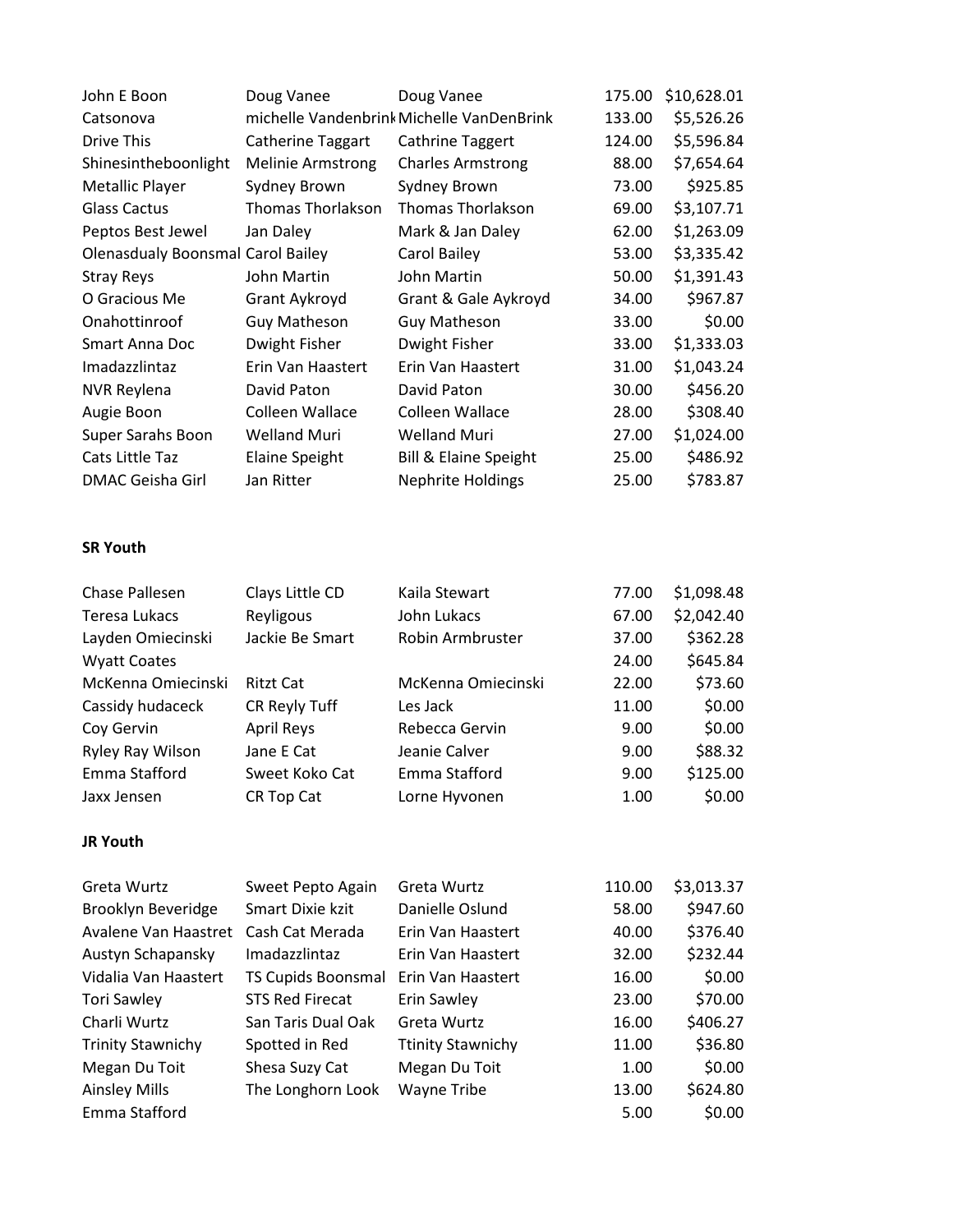### **50 000 Amateur**

| Scott Wardley         | Smooth CD Slicker                | Scott wardley            | 166.00 | \$12,216.05 |
|-----------------------|----------------------------------|--------------------------|--------|-------------|
| Lisa Eaton            | Ettaful                          | Lisa Eaton               | 160.00 | \$6,622.61  |
| Colleen Wallace       | Onetime is Short                 | Colleen Wallace          | 150.00 | \$15,140.60 |
| John Martin           | <b>Stray Reys</b>                | John Martin              | 76.00  | \$6,752.18  |
| Rebecca Gervin        | <b>Catty Midget</b>              | Rebecca Gervin           | 67.00  | \$1,344.19  |
| Kathi Fisher          | <b>RPL Smart Ruby Rey</b>        | Kathi Fisher             | 58.00  | \$2,084.19  |
| Penelope Broad        | Poor lil Guy                     | Penelope Broad           | 50.00  | \$2,753.28  |
| Amanda Fill           | Rio Merada                       | Douglas Vandekerkhove    | 49.00  | \$1,686.30  |
| Jane Leeson           | One Stylish Pepto                | Jane Leeson              | 48.00  | \$1,724.78  |
| Colin Van Den Brink   | Mega Smooth Cat                  | Colin Van Den Brink      | 43.00  | \$506.40    |
| <b>Colleen Pearse</b> | RH Pepto Driven                  | <b>Colleen Pearse</b>    | 42.00  | \$1,356.72  |
| Pat Rorison           | <b>Boon Katz</b>                 | Pat Rorison              | 42.00  | \$1,340.10  |
| Carol Bailey          | Olenasdualy Boonsmi Carol Bailey |                          | 38.00  | \$624.88    |
| Cory Zimmer           | FQH Chex Me Out                  | Cory Zimmer              | 38.00  | \$1,432.32  |
| Doreen Ruggles        | Hala Cat                         | Doreen Ruggles           | 37.00  | \$408.63    |
| Robin Hay             | Docs Shakin Date                 | Robin Hay                | 33.00  | \$276.64    |
| Marjorie Beatty       | Shiny Pink Catdy                 | Marjorie Beatty          | 30.00  | \$931.60    |
| David Paton           | <b>NVR Reylena</b>               | David Paton              | 28.00  | \$0.00      |
| Jim Szuszkiel         | Dually Cats Pharoah              | Jim Szuszkiel            | 28.00  | \$909.28    |
| Doug Wiens            | This Cats Max                    | Doug Wiens               | 25.00  | \$601.60    |
| Debbie Hall           | Sanjo Royal                      | Debbie Hall              | 23.00  | \$571.36    |
| Gary Simmons          | The Big Easy                     | <b>Gary Simmons</b>      | 23.00  | \$469.60    |
| Kim Brady             | <b>Just Sophisicated</b>         | Kim Brady                | 20.00  | \$0.00      |
| <b>Scott Brady</b>    | One Cuttin Cat                   | Scott Brady              | 19.00  | \$755.20    |
| Connie Down-Cicoria   | <b>Shes Gleeful</b>              | Connie Down-Cicora       | 16.00  | \$489.12    |
| <b>Trent Schade</b>   | Elseware                         | <b>Trent Schade</b>      | 15.00  | \$297.34    |
| Gordon Roper          | CKS Smoothbobbycat Gordon Roper  |                          | 14.00  | \$637.82    |
| Erin Van Haastret     | Cash Cat Merada                  | Erin Van Haastert        | 13.00  | \$120.00    |
| Jim Agnew             | RPL Cat N Around                 | Jim Agnew                | 11.00  | \$0.00      |
| Jan Ritter            | <b>DMAC Geisha Girl</b>          | <b>Nephrite Holdings</b> | 10.00  | \$0.00      |
| Ken Zender            | CR Tuff Lightsaber               | Ken Zender               | 9.00   | \$0.00      |
| Sandi Robinson        | Very Retro                       | Sandi Robinson           | 7.00   | \$149.36    |
| Sheri Gallagher       | Royal N Catty                    | Sheri Gallagher          | 3.00   | \$0.00      |
|                       |                                  |                          |        |             |

#### **\$35000NP**

| <b>Randy Vanee</b>    | Come Away With Me Randy Vanee     |                       | 151.00 | \$4,397.32 |
|-----------------------|-----------------------------------|-----------------------|--------|------------|
| Cali Brandt           | Miss Playin RG                    | Jewel Volts           | 119.00 | \$2,026.76 |
| Jim Szuszkiel         | Dually Cats Pharoah Jim Szuszkiel |                       | 100.00 | \$2,097.42 |
| John Martin           | <b>Stray Reys</b>                 | John Martin           | 91.00  | \$2,591.92 |
| <b>Trent Schade</b>   | Elseware                          | <b>Trent Schade</b>   | 83.00  | \$2,566.80 |
| Julianna Lukacs       | A Bee CD E                        | Johnny Lukacs         | 79.00  | \$2,281.14 |
| <b>Shelley Travis</b> | Super Sarahs Boon                 | <b>Shelley Travis</b> | 78.00  | \$845.48   |
| <b>Gary Simmons</b>   | The Big Easy                      | <b>Gary Simmons</b>   | 77.00  | \$1,603.56 |
|                       |                                   |                       |        |            |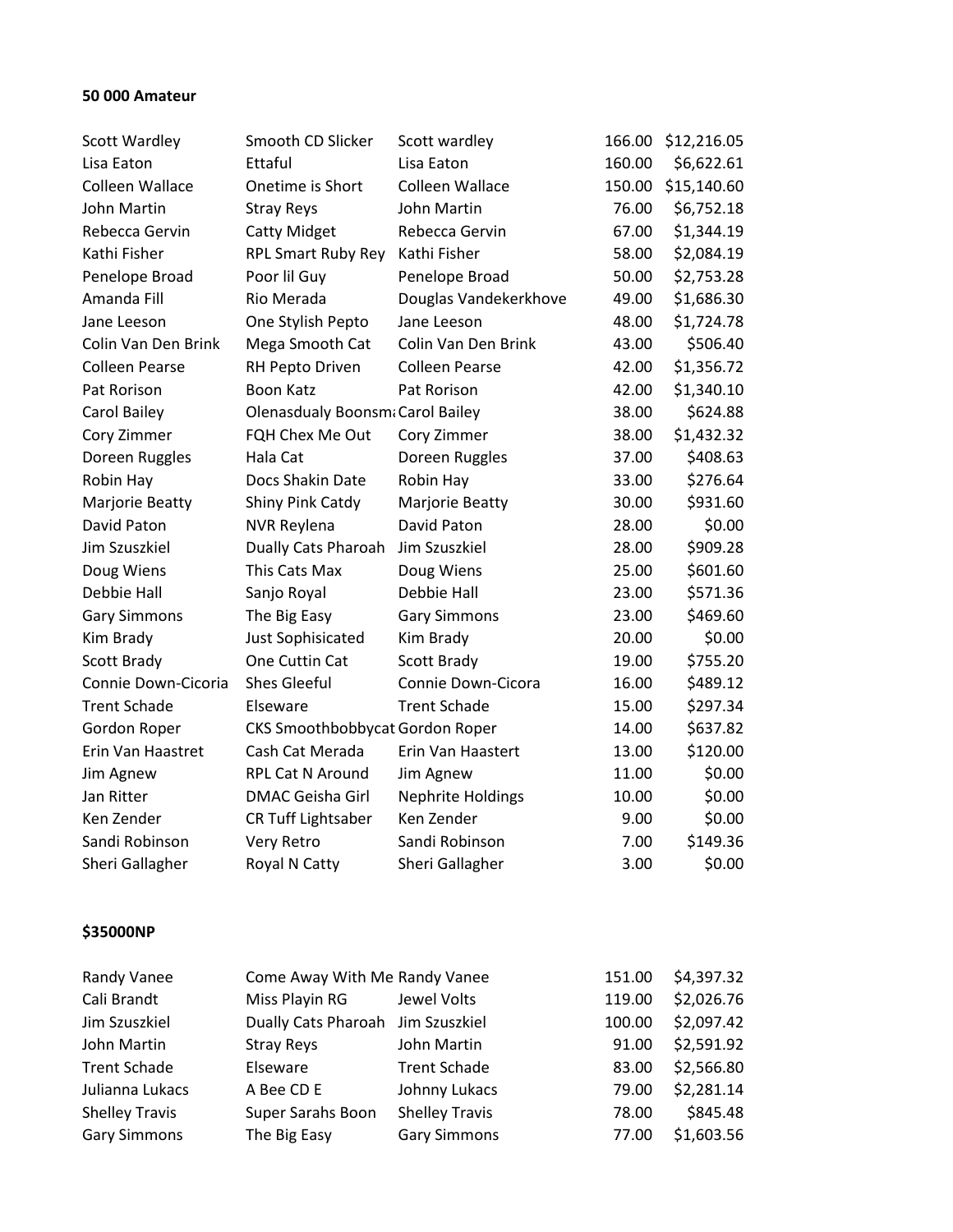| Jeremy Walburger                      | <b>High Stepn Mate</b>                     | Jeremy Walburger       | 67.00 | \$2,274.52 |
|---------------------------------------|--------------------------------------------|------------------------|-------|------------|
| Leslie Posein                         | Doin My Time                               | Leslie Posein          | 66.00 | \$695.53   |
| Dale Posein                           | Didyrey                                    | Leslie Posein          | 56.00 | \$426.42   |
| Luree Williamson                      | Reyonder                                   | Luree Williamson       | 50.00 | \$1,076.40 |
| <b>Horst Gardner</b>                  | <b>CR Tuff Enough</b>                      | <b>Horst Gardner</b>   | 47.00 | \$629.28   |
| Deborah Anderson                      | Metallicinstructions                       | Deborah Anderson       | 42.00 | \$918.16   |
| Jim Agnew                             | <b>RPL Cat N Around</b>                    | Jim Agnew              | 34.00 | \$629.28   |
| Leah Stewart                          | <b>Footprints By Gypsy</b>                 | Leah Stewart           | 32.00 | \$1,462.80 |
| Joel Knight                           | <b>Highbrow Superchic</b>                  | Tanya Knight           | 29.00 | \$300.56   |
| <b>Bill Hutton</b>                    | <b>Athenas Little Jazz</b>                 | Copperstone Ranch      | 27.00 | \$280.28   |
| <b>Ryan Richels</b>                   | Faith in my Metal                          | Ryan Richels           | 25.00 | \$745.20   |
| Michelle VanDenBrink Catsonova        |                                            | Colin Van Den Brink    | 20.00 | \$471.96   |
| Louisa Murch-White                    | <b>Outta The Woods</b>                     | Louisa Murch-White     | 15.00 | \$745.20   |
| Indiana Buchinski                     | Happy Face Emoji                           | Indiana Buchinski      | 14.00 | \$0.00     |
| Lois Clough                           | <b>Smart Little Anne</b>                   | Lois Clough            | 13.00 | \$184.00   |
| Catherine Taggart                     | Touch of Boon                              | Cathrine Taggert       | 12.00 | \$496.80   |
| Natasha Struthers                     | <b>SES Sally</b>                           | Natasha Struthers      | 12.00 | \$0.00     |
| Amanda Weber                          | Cats Lil Peptolena                         | Amanda Weber           | 8.00  | \$0.00     |
| <b>Chelsey Perkins</b>                | Damascus Cat                               | <b>Chelsey Perkins</b> | 8.00  | \$165.60   |
| Janice Grey                           | CTR Smart Jazzy BoorJanice Gray            |                        | 7.00  | \$276.00   |
| Amanda Vandekerkove Rcr All Ready Cat |                                            | Amanda Vandekerkove    | 6.00  | \$0.00     |
| Cole Nelson                           | <b>Redd Hot Socks</b>                      | Cole Nelson            | 5.00  | \$149.04   |
| Kate Rusnack                          | <b>Bet This Cats Smart</b>                 | Kate Rusnack           | 5.00  | \$0.00     |
| Richard Hollingworth                  | <b>Ironmans Cat</b>                        | Hollingworth farm      | 4.00  | \$0.00     |
| <b>Barry Lerner</b>                   | <b>MPQH Mastersons C&amp; Barry Lerner</b> |                        | 2.00  | \$0.00     |
|                                       |                                            |                        |       |            |

# **\$15000AM**

| CD Stylin Cat Play                     | Robin Hay                | 112.00 | \$1,188.64 |
|----------------------------------------|--------------------------|--------|------------|
| Doin My Time                           | Leslie Posein            | 104.00 | \$2,487.31 |
| Cat Le Dual                            | Randy Vanee              | 82.00  | \$1,181.28 |
| Elseware                               | <b>Trent Schade</b>      | 73.00  | \$2,644.08 |
| Shiny Pink Catdy                       | Marjorie Beatty          | 66.00  | \$1,554.74 |
| <b>Catty Midget</b>                    | Rebecca Gervin           | 63.00  | \$1,701.26 |
| <b>Rowdy Burns</b>                     | Erin Sawley              | 56.00  | \$1,436.15 |
| The Longhorn Look                      | Wayne Tribe              | 52.00  | \$998.66   |
| Jackie Be Smart                        | Robin Armbruster         | 49.00  | \$1,197.91 |
| Paparazzi Red                          | <b>Heather Hudak</b>     | 42.00  | \$955.16   |
| Metallic Stylish Boy                   | <b>Meredith Simister</b> | 36.00  | \$1,515.24 |
| SES Sally                              | Natasha Struthers        | 34.00  | \$0.00     |
| Faith in my Metal                      | Ryan Richels             | 31.00  | \$1,146.32 |
| <b>MPQH Mastersons Ca Barry Lerner</b> |                          | 30.00  | \$267.17   |
| Hesa Rey Cat                           | The Stampede Ranch       | 29.00  | \$187.68   |
| Lena Raye                              | Shar Kaczmar             | 19.00  | \$207.00   |
| Prada Pepto                            | Jason Swan               | 16.00  | \$184.00   |
| Zat So California                      | Sharron Piazza           | 15.00  | \$276.00   |
| Cash Cat Merada                        | Erin Van Haastert        | 11.00  | \$0.00     |
|                                        |                          |        |            |